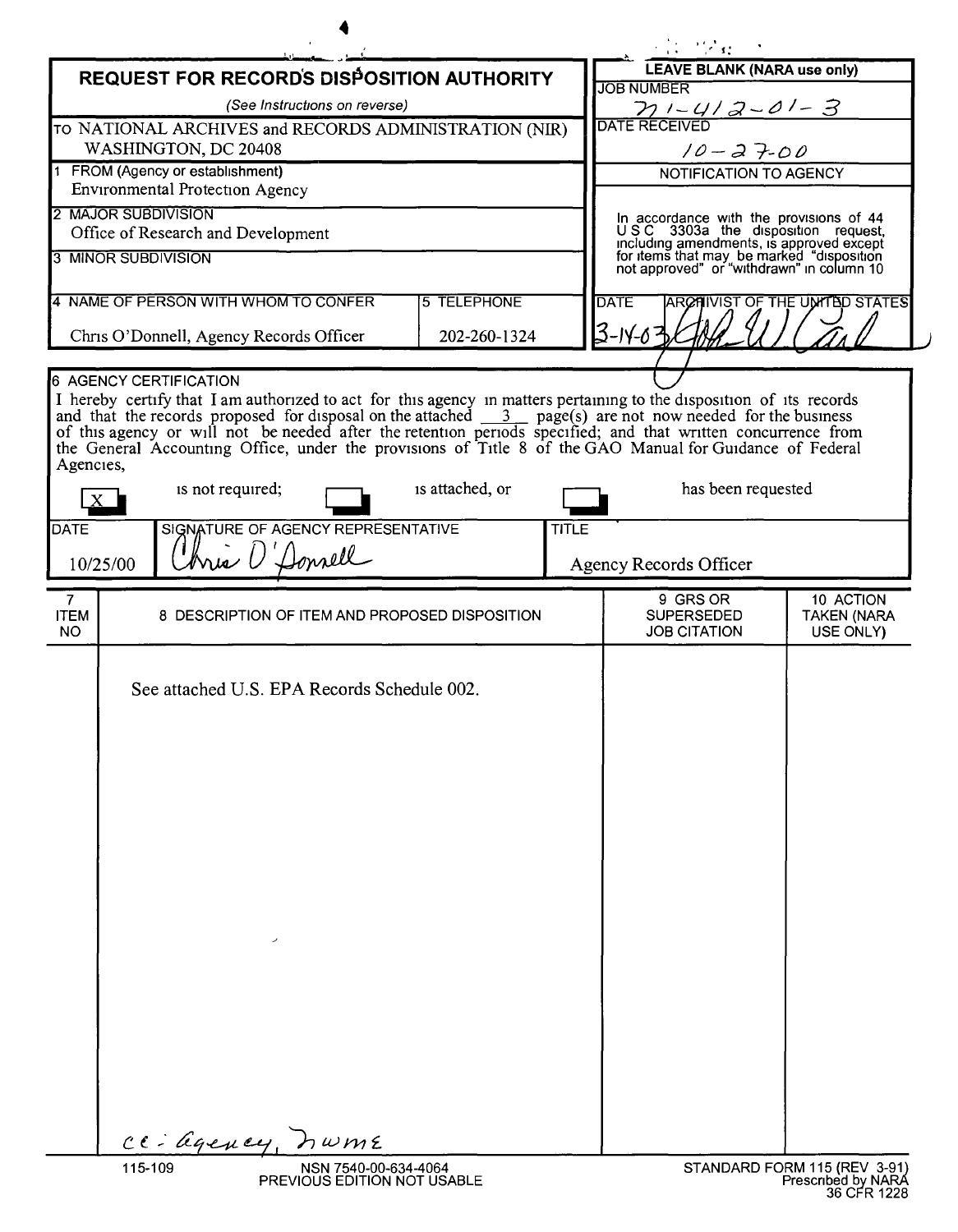# **EPA Records Schedule 002**

**Status:** Final, *10/3112009*

**Title:** Emissions Inventory System (EIS)

**Program:** Air

**Applicability:** Agency-wide

**Function:** 108-023-01 - Air Monitoring and Forecastmg

## **NARA Disposal Authority:**

This schedule authorizes the disposition of the record copy m any media (media neutral), excludmg any records already in electronic form. Records designated for permanent retention must be transferred to the National Archives in accordance with NARA standards at the time of transfer.

•  $N1-412-01-3$ 

## **Description:**

The Emissions Inventory System (EIS) collects, stores, and distributes the National Emissions Inventory (NEI). It mcludes facility inventory data and cnteria air pollutant and hazardous air pollutant ermssions for point, nonpoint, mobile and event sources. The NEI is used for periodic assessment of emission trends, and is used for air quality modeling purposes. State, Local and Tribal emission inventories form the basis for the NEI, which also includes emissions data gathered from other sources. The public has access to emissions Inventory data through a public Web site.

#### **Disposition Instructions:**

**Item a:** Electronic software program

This item is to be used only by the Office of Air and Radiation, Office of Air Quality Planning and Standards, Emission Inventory and Analysis Group.

- **• Disposable**
- Destroy or when no longer needed to ensure access to, and use of, the electronic records throughout the authonzed retention penod.

**Item b:** Input

- **• Disposable**
- Follow instructions for EPA 171.

#### **Item c:** Electromc data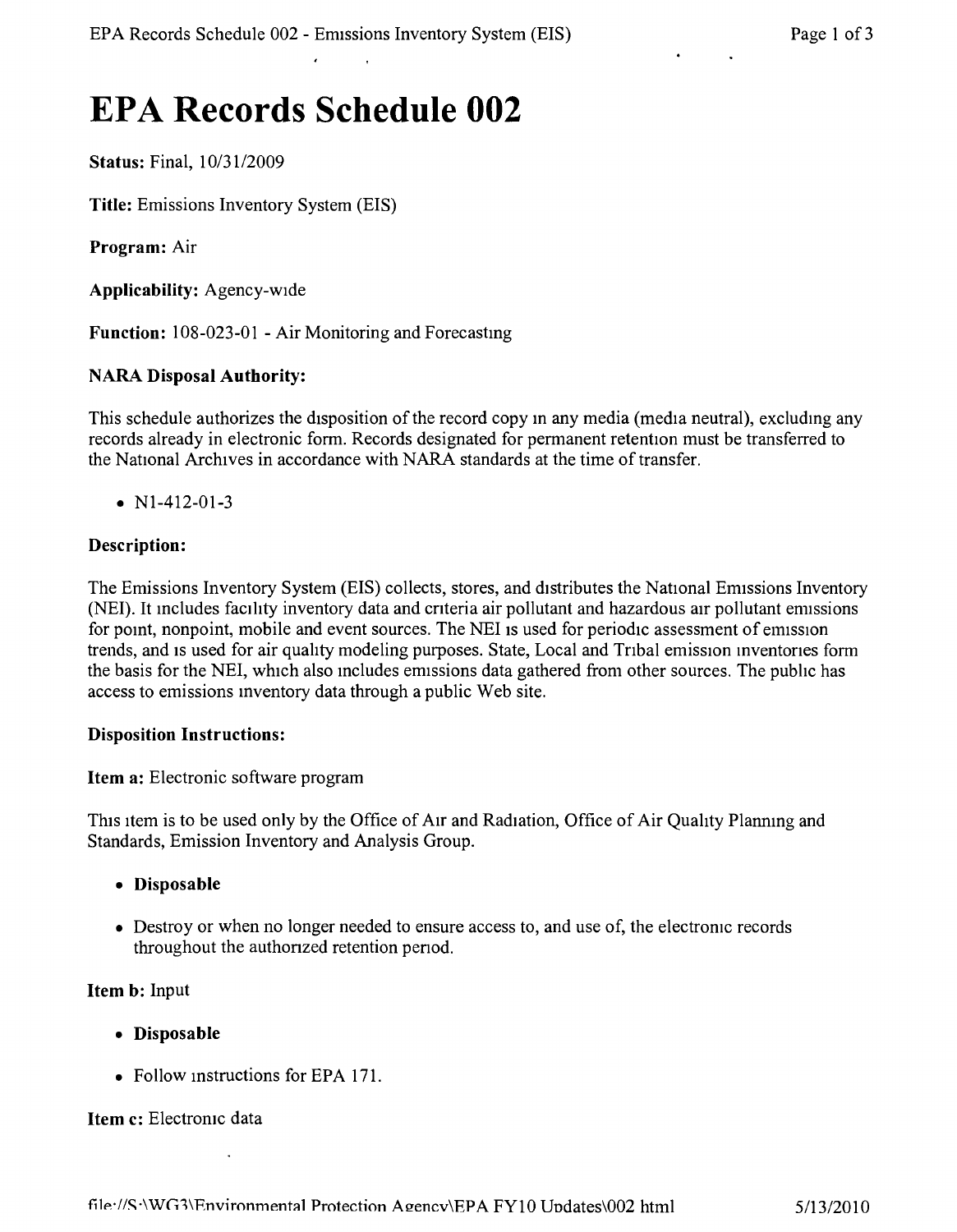This item is to be used only by the Office of Air and Radiation, Office of Air Quality Planning and Standards, Emission Inventory and Analysis Group.

- **• Permanent**
- Transfer data annually to the National Archives, as specified in 36 CFR 1235 44-1235.50 or standards applicable at the time.

**Item d:** Output and reports

- **• Varies**
- FIle with related records and follow mstructions for the related records.

#### **Item e:** System documentation

This item is to be used only by the Office of Air and Radiation, Office of Air Quality Planning and Standards, Emission Inventory and Analysis Group.

- **• Permanent**
- Transfer those records necessary to document how the system captures, manipulates, and outputs data to the National Archives annually, as specified in 36 CFR 1235.44-1235.50 or standards applicable at the time. This documentation would be transferred with the electronic data (item c)

## **Guidance:**

The AIr Quality System (AQS) IS scheduled as EPA 496.

#### **Reasons for Disposition:**

The following changes were made in the *12/3112008* version:

• Revised the title and description of the schedule.

The following changes were made m the *06/30/2008* version,

- Updated the name of the program office in disposition items a, c and e.
- Updated contact information.

The following change was made in the  $04/30/2008$  version:

• Revised disposition instructions for item b.

The followmg changes were made in the *03/3112008* version:

- Changed the disposition instructions for items a and b.
- Added applicability to disposition items a, c and e.
- Revised wording in disposition instructions for item d.
- Revised title of disposition item e.